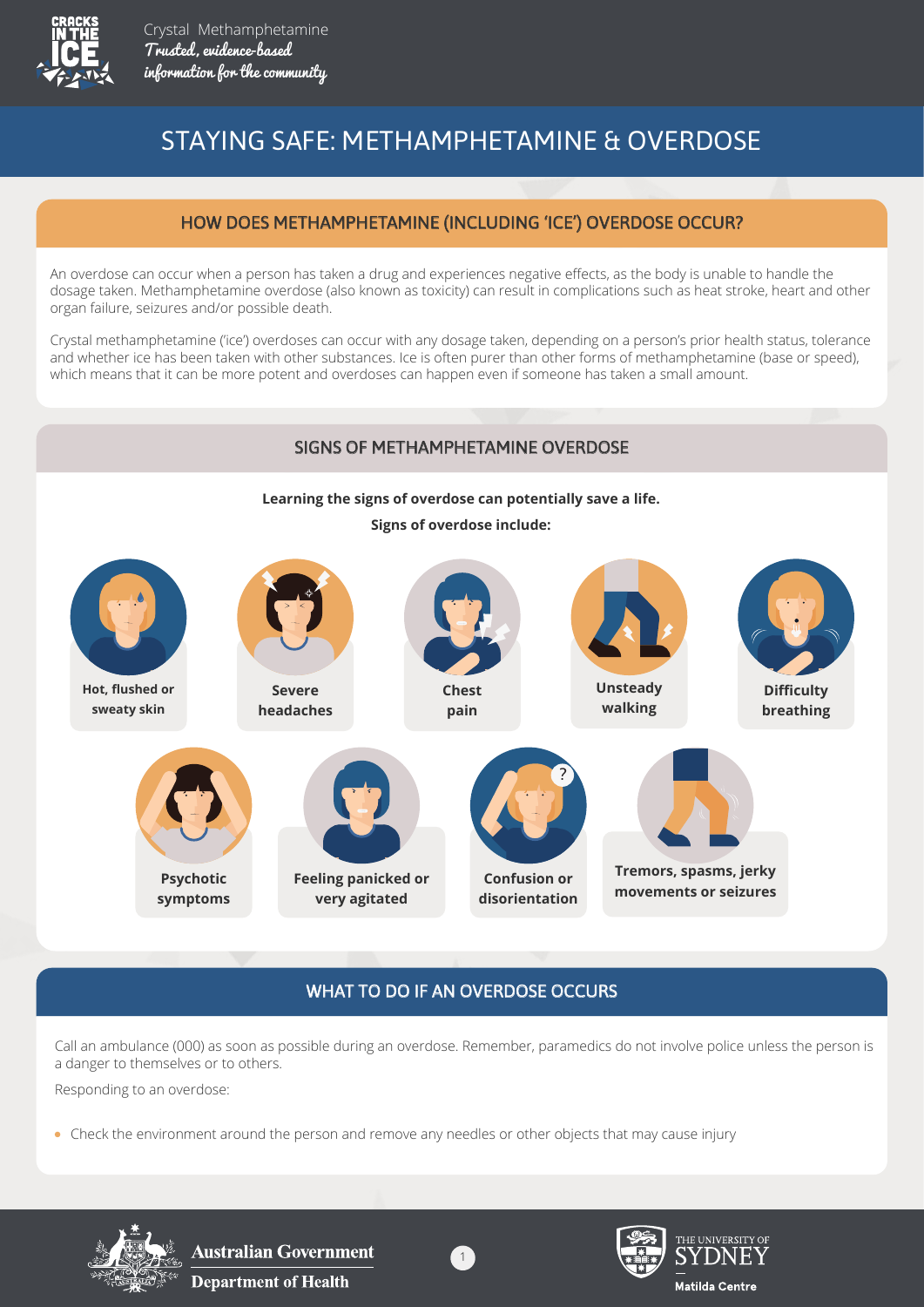

- Call an ambulance, and give them as much detail as you can about your location as well as exactly what was taken and when (if  $\bullet$ you know)
- If possible, move the person to a quiet room away from loud noises, heat and bystanders
- If they are overheating, loosen their outer clothing, fan them or place ice or cool washcloths on their neck and under their arms
- Stay calm and reassure them that they are not alone
- If a seizure occurs, remove any objects nearby that may cause injury
- If the person is unresponsive or unconscious move them into the recovery position.

# PUTTING SOMEONE IN THE RECOVERY POSITION



Kneel beside the person and straighten their arms and legs.



Fold the arm closest to you over their chest, and place the other arm at a right angle to their body.



Get the leg closest to you and bend the knee. Supporting their head and neck, take the bent knee closest to you and roll them away from you.



Adjust the upper leg, so that the hip and knee are bent at right angles. Tilt the head back and make sure the airways are clear and open.

# REDUCING THE RISK OF AN OVERDOSE

#### **If you are using methamphetamine, below are some tips that may be helpful in lowering the risk of an overdose**

- Do not take multiple substances at once use one drug at a time
- If it has been a long time since the last use of crystal methamphetamine, take a smaller dose and see how you feel before taking more
- Make sure you have a contact you trust to call on, incase you're not feeling well.
- Access local supervised injecting clinics if possible
- Always try to follow other harm reduction practices such as: planning breaks between uses, taking frequent sips of water and having snacks available.



**Australian Government Department of Health**